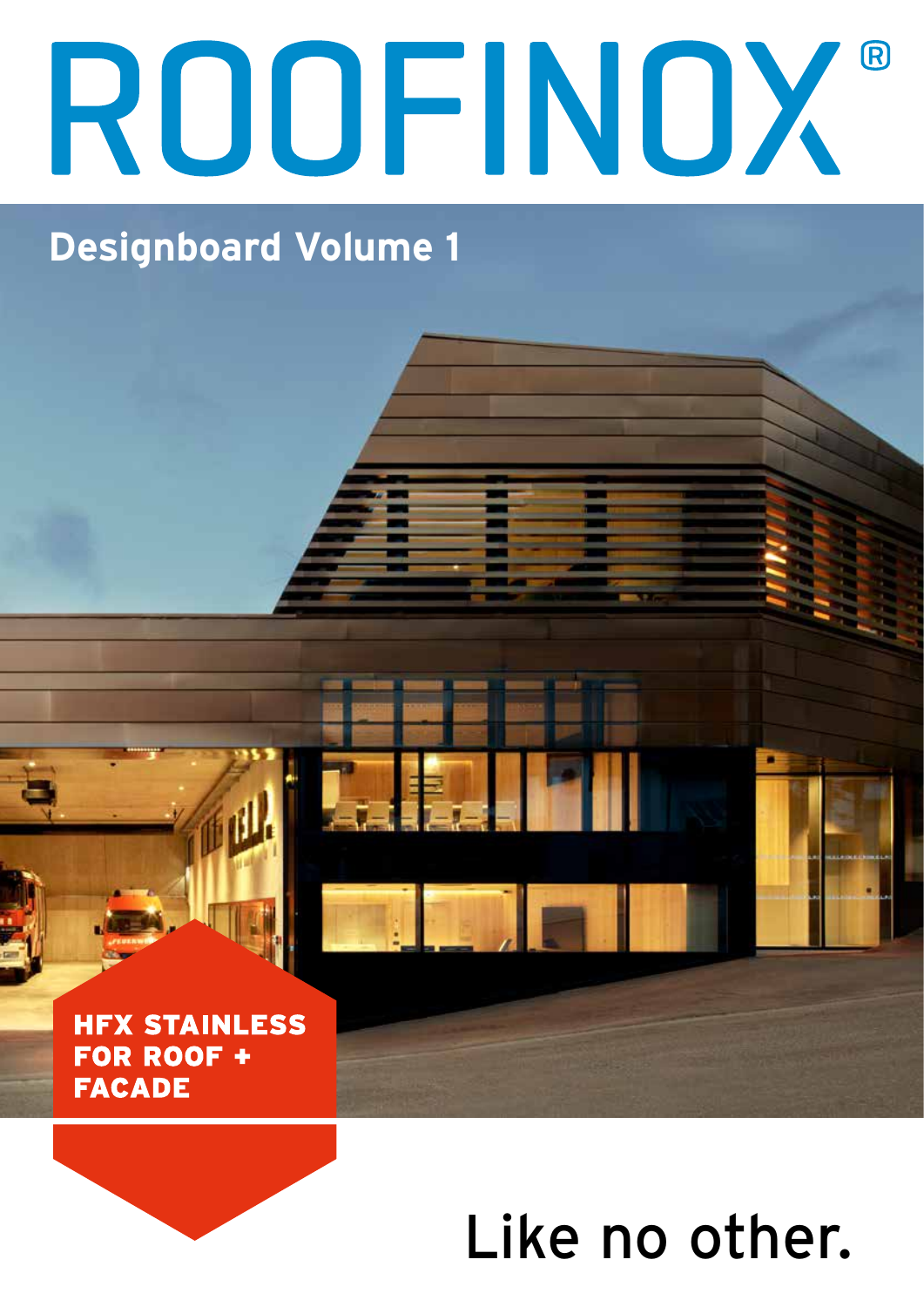

Roofinox HFX stainless is nothing less than the evolution of stainless steel for building envelopes.

Like no other.

Classic (brush-rolled)

> Pearl (bead-blasted)

Tin matte (matte tin-plated/ terne coated) upon delivery

after 2 years of natural weathering Plus matte (ribbed)

Note: All designs on this page are available as seamable HFX stainless coils and sheet metal. For more detailed information and dimensions, please refer to our price list.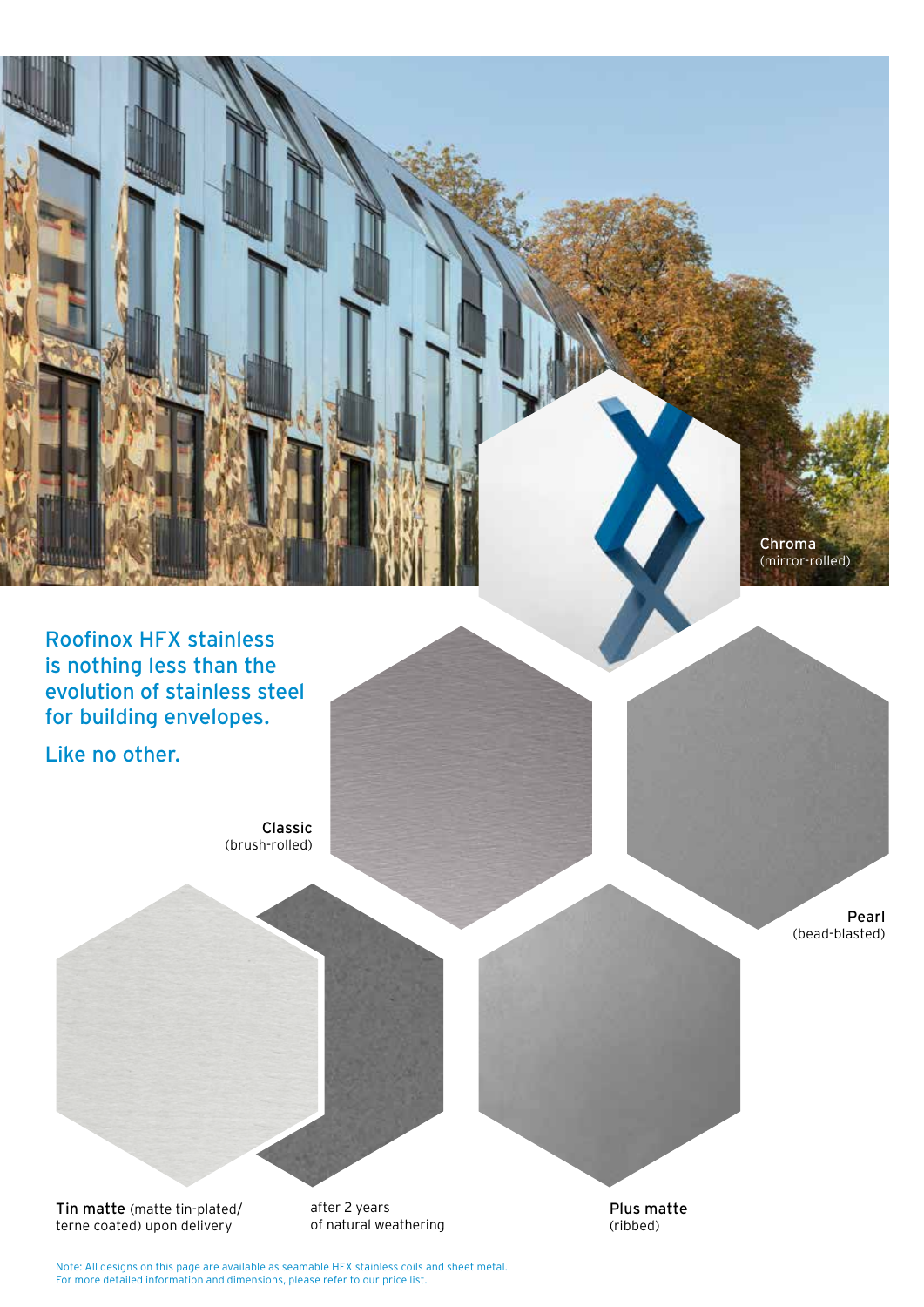Dura brilliant champagne (brush-rolled and electro-coloured)

Dura matte champagne (brush-rolled and electro-coloured)



Dura brilliant bronze (brush-rolled and electro-coloured)

Dura matte bronze (brush-rolled and electro-coloured)

Dura matte antique-gold (brush-rolled and electro-coloured)

Dura brilliant rose-gold (brush-rolled and electro-coloured)

Dura brilliant black (brush-rolled and electro-coloured)

Dura matte anthracite (brush-rolled and electro-coloured)

Note: The designs on this page are only available as seamable HFX stainless sheet metal (max. length 6.4 m). The electro-coloured design Tonic is available in excess lengths of up to 12 m. Standard stock format (1250 x 3000 x 0.5 mm): delivery time 1 - 2 weeks. | All other formats: delivery time 4 - 6 weeks. For more detailed information and dimensions, please refer to our price list.